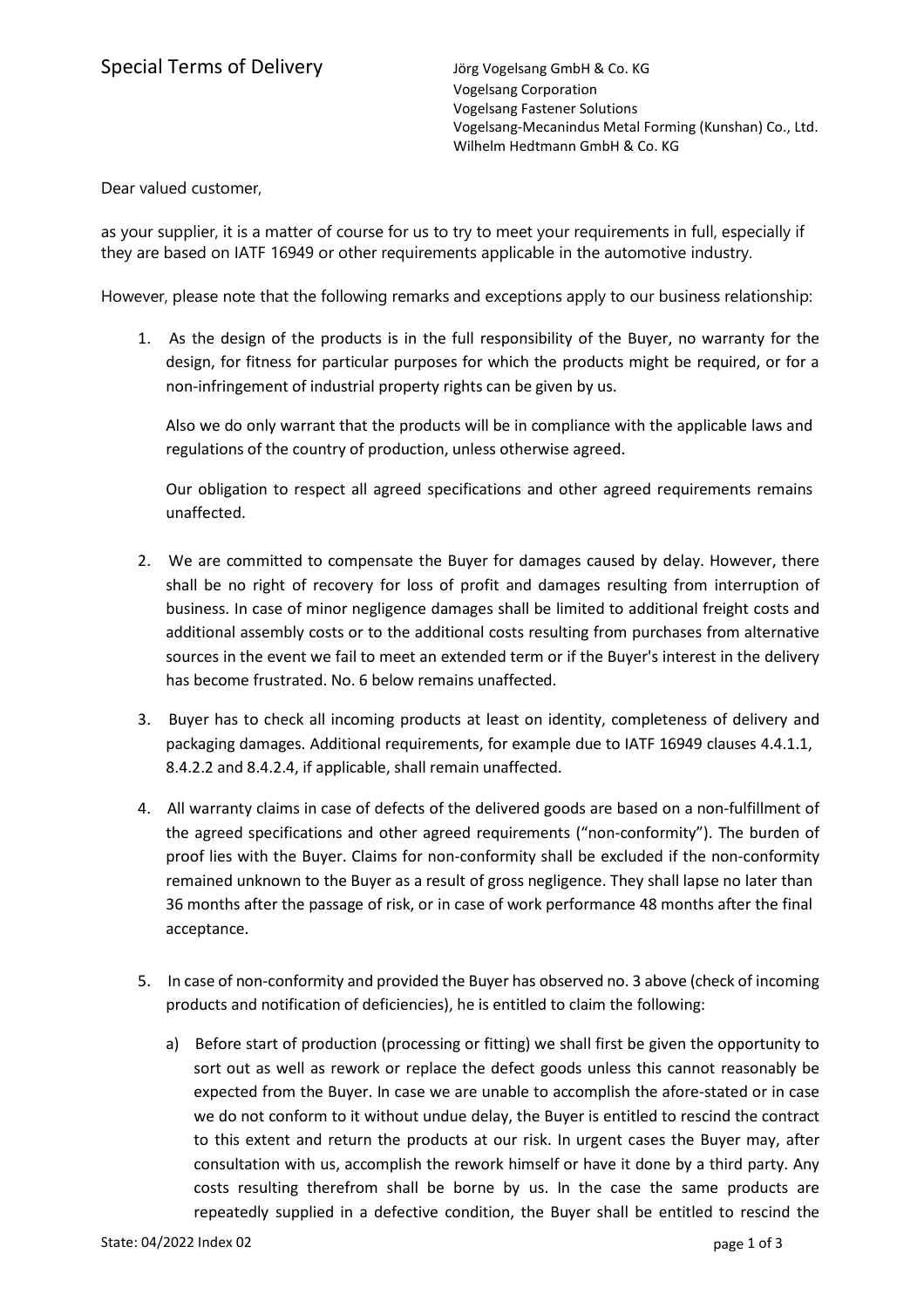Vogelsang Corporation Vogelsang Fastener Solutions Vogelsang-Mecanindus Metal Forming (Kunshan) Co., Ltd. Wilhelm Hedtmann GmbH & Co. KG

contract also with respect to the products not yet supplied if, upon written notification, we have again delivered defective products.

- b) In the event the defect is discovered only after start of production, then the Buyer is entitled to claim after-fulfillment and indemnification for cost of transport (without towing cost) as well as cost of dismantling and installation (cost of labor; cost of material only if agreed upon), which are required for the after-fulfillment, or to reduce the sales price.
- c) If in addition to the delivery of defective products we have violated culpably further contractual obligations (e.g. obligations of information, consultation, or examination), the Buyer can claim indemnification according to no. 6 below for the consequential harm caused by the defect. This consequential harm caused by a defect is determined by the damages which the Buyer suffered from the delivery of defective products at other objects of legal protection.
- 6. We shall be liable for damage directly or indirectly caused to the Buyer as a result of delay, non-conformity or for any other legal reason, attributable to us, only according to the following.
	- a) A liability for compensation does, in general, only exist in case the supplier was at fault when causing the damage. Also, all damages must be proven; contractual penalties, flat rates, administration fees and the like are not applicable.
	- b) In case the Buyer is liable under law, without any fault on his part, which liability cannot be excluded with regard to third party claimants, then we shall hold the Buyer free and harmless of any claim to the extent he would himself be liable directly.
	- c) Any liability shall be excluded to the extent the Buyer has on his part effectively excluded any liability in relation to his customer. In doing so the Buyer shall attempt to stipulate limitations of liability on behalf of us to the extent legally possible.
	- d) Any claims of the Buyer shall be excluded inasmuch as the damage is caused by the nonobservance of operating, service and installation instructions, to unsuitable or inappropriate use, to incorrect or careless treatment, normal wear and tear or incorrect repair.
	- e) The amount of damages to be paid by us according to nos. 2, 5 and 6 above shall be determined by having due regard to our economic situation, nature, scope, and duration of the business relationship, possible causative or responsible contributions by the Buyer, and a particularly disadvantageous situation of installation of the product supplied. Especially damages, cost and expenditures which shall be paid by us always have to be in an appropriate relationship to the value of the product being delivered.